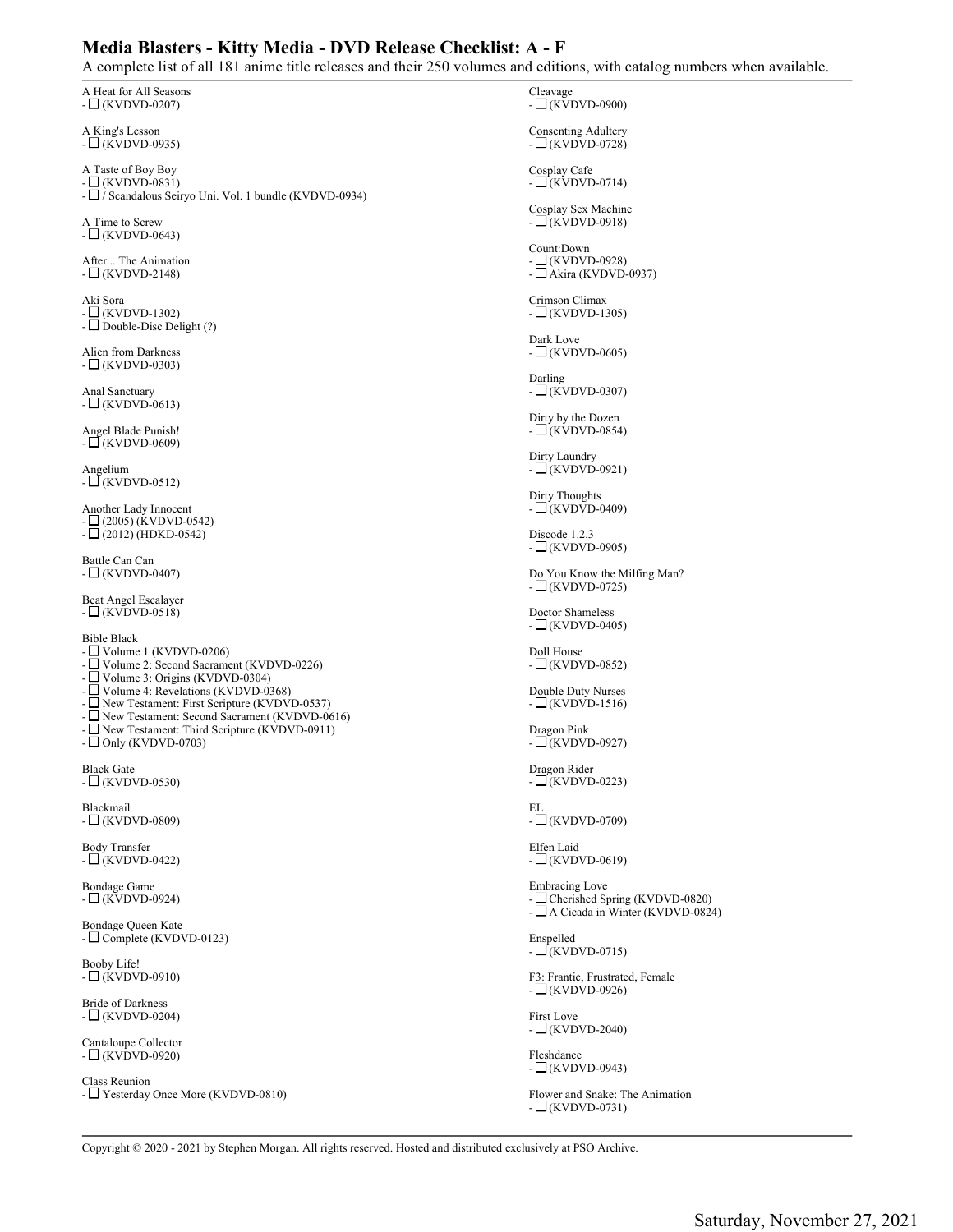## **Media Blasters - Kitty Media - DVD Release Checklist: F - M**

A complete list of all 181 anime title releases and their 250 volumes and editions, with catalog numbers when available.

| $\frac{1}{2}$ and $\frac{1}{2}$ and $\frac{1}{2}$ and $\frac{1}{2}$ and $\frac{1}{2}$ and $\frac{1}{2}$ and $\frac{1}{2}$ and $\frac{1}{2}$ and $\frac{1}{2}$                                                            |                                                                                                                                                                                      |
|--------------------------------------------------------------------------------------------------------------------------------------------------------------------------------------------------------------------------|--------------------------------------------------------------------------------------------------------------------------------------------------------------------------------------|
| Foxy Nudes<br>$-\square$ (KVDVD-0644)                                                                                                                                                                                    | Kiss in the Dark<br>$-L(KVDVD-0861)$                                                                                                                                                 |
| <b>Fruits Cup</b><br>$-L$ (KVDVD-0526)                                                                                                                                                                                   | Kite<br>- $\Box$ Director's Cut (2002) (KVDVD-0202)<br>- $\Box$ Uncut (2004) (KVDVD-0416)                                                                                            |
| <b>Fuzzy Lips</b><br>$-L(KVDVD-1601)$                                                                                                                                                                                    | - $\Box$ Uncut with XL T-Shirt (2006) (KVDVD-0531)<br>- $\Box$ Double-Disc Umetsu Collection Uncut (2008) (KVDVD-0812)<br>- $\Box$ Kitty's High-Caliber Classics (2019) (KVDVD-1907) |
| G-Spot Express<br>$-L(KVDVD-0611)$                                                                                                                                                                                       | Kizuna: Much Ado About Nothing<br>$-L$ (KVDVD-0517)                                                                                                                                  |
| Gold Throbber<br>$-\square$ (KVDVD-0622)                                                                                                                                                                                 | Lady Does Butler<br>$-L$ (KVDVD-2032)                                                                                                                                                |
| Heartwork<br>- $\square$ Love Guns (KVDVD-0608)                                                                                                                                                                          | La Blue Girl Returns<br>- $\Box$ The Collection (KVDVD-1209)                                                                                                                         |
| Hentai Heaven (anthology releases)<br>- $\Box$ Volume 2.5 (KVDVD-1804)<br>- $\Box$ Volume 3.5 (KVDVD-1807)                                                                                                               | Learning the Hard Way<br>$-L(KVDVD-0930)$                                                                                                                                            |
| - $\Box$ Volume 5 (KVDVD-1814)<br>- $\Box$ Volume 6: The Alien, The Maid & The Fox (KVDVD-1902)<br>- $\Box$ Volume 7: Two Fetish Freaks & The Psychic (KVDVD-1906)<br>- $\Box$ Volume 8: Big Sis & The MILF (KVDVD-1909) | Legend of the Pervert<br>$-L(KVDVD-0711)$                                                                                                                                            |
| - □ Volume 9: A Nympho & A Couple of Perverts (KVDVD-1914)                                                                                                                                                               | Legend of the Wolf Woman<br>$-\square$ (KVDVD-0523)                                                                                                                                  |
| Horny Ladies and the News<br>$-L$ (KVDVD-0721)                                                                                                                                                                           | <b>Lesson of Darkness</b><br>$-\square$ (KVDVD-0215)                                                                                                                                 |
| House of 5 Lusts<br>$-L(KVDVD-1102)$<br>$-\Box$ (HDKD-1200)                                                                                                                                                              | Level-C<br>$-L(KVDVD-0227)$                                                                                                                                                          |
| Humiliated Wives<br>$-L(KVDVD-0833)$                                                                                                                                                                                     | Like a Mom<br>$-L(KVDVD-1104)$                                                                                                                                                       |
| Hump Bang!<br>$-\Box$ (KVDVD-2005)                                                                                                                                                                                       | Like Mother, Like Daughter<br>$-L$ (KVDVD-0704)                                                                                                                                      |
| Hyakki: The Secret of Devil's Island<br>$-\Box$ (KVDVD-0510)                                                                                                                                                             | Lover-In-Law<br>$-L$ (KVDVD-0908)                                                                                                                                                    |
| <b>Immoral Sisters</b><br>$-\Box$ (1) (KVDVD-0925)<br>$-\Box$ 2 (KVDVD-0520)                                                                                                                                             | Lust-Struck Trilogy<br>$-\square$ (KVDVD-1812)                                                                                                                                       |
| $-L(3)$ Blossoming (KVDVD-0603)<br>Inma Seiden                                                                                                                                                                           | Maid for Pleasure<br>$-L$ (KVDVD-2138)                                                                                                                                               |
| -∟(KVDVD-0944)                                                                                                                                                                                                           | Maiden Collection<br>- □ (Kitty Double Feature) (KVDVD-0832)                                                                                                                         |
| Inmu<br>- $\Box$ Volume 1: Feast of Victims (KVDVD-0808)<br>- □ Volume 2: Flesh Dreams (KVDVD-0813)<br>$\Box$ Complete (KVDVD-0940)                                                                                      | Maiden of Deliverance<br>$-L(KVDVD-0419)$                                                                                                                                            |
| <b>Internal Medicine</b><br>$-\Box$ (KVDVD-0540)                                                                                                                                                                         | Marine A Go Go<br>$-L$ (KVDVD-0505)                                                                                                                                                  |
| Invasion of the Booby Snatchers<br>$-L(KVDVD-0606)$                                                                                                                                                                      | Masquerade<br>$-L(KVDVD-1401)$                                                                                                                                                       |
| Jiburiru Second Coming<br>$-\Box$ Book 1 (KVDVD-0825)                                                                                                                                                                    | <b>Medical Humiliation</b><br>$-L(KVDVD-0710)$                                                                                                                                       |
| $-$ Book 2 (KVDVD-0904)<br>- $\Box$ The Complete Collection (KVDVD-1003)                                                                                                                                                 | Menage a Twins<br>$-L$ (KVDVD-0614)                                                                                                                                                  |
| Kama Sutra<br>$-\square$ (KVDVD-0228)                                                                                                                                                                                    | Mezzo Forte<br>- $\Box$ Uncut (2001) (KVDVD-0131)<br>- $\Box$ Uncut with XL T-Shirt (2006) (KVDVD-0532)                                                                              |
| Kanojo x Kanojo x Kanojo<br>$-\square$ (KVDVD-1603)                                                                                                                                                                      | - Double-Disc Umetsu Collection Uncut (2008) (KVDVD-0812)                                                                                                                            |
| - $\Box$ Double-Disc Delight (?)<br>Kisaku                                                                                                                                                                               | Midnight Sleezy Train<br>$-$ Track 1 (KVDVD-0310)<br>- $\Box$ Track 2 (KVDVD-0533)                                                                                                   |
| - $\Box$ the Letch: Volume 1 (KVDVD-0502)<br>- $\Box$ the Letch: Volume 2 (KVDVD-0508)<br>- $\Box$ the Letch: Volume 3 (KVDVD-0515)<br>- Spirit: The Letch Lives (KVDVD-0617)                                            | - $\Box$ Complete Collection (KVDVD-0634)<br><b>MILF</b> Mansion<br>$-L$ (KVDVD-0849)                                                                                                |
| - $\Box$ Foursome (KVDVD-0916)<br>2021 by Stophan Monoca All sights accounted Hosted and distributed avaluaturely at DSO Analys                                                                                          |                                                                                                                                                                                      |

Copyright © 2020 - 2021 by Stephen Morgan. All rights reserved. Hosted and distributed exclusively at PSO Archive.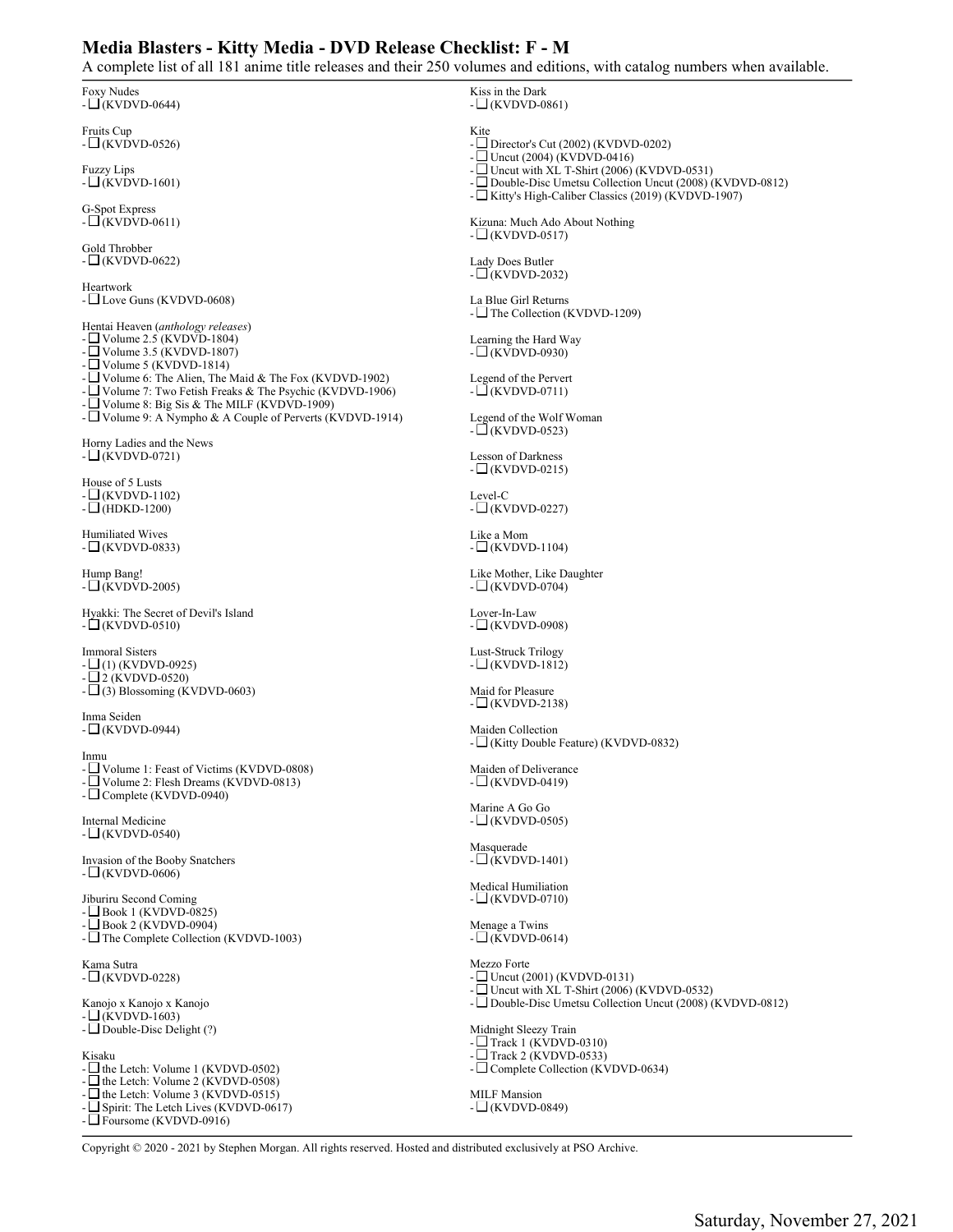## **Media Blasters - Kitty Media - DVD Release Checklist: M - S**

A complete list of all 181 anime title releases and their 250 volumes and editions, with catalog numbers when available.

| $\frac{1}{2}$ and $\frac{1}{2}$ and $\frac{1}{2}$ and $\frac{1}{2}$ and $\frac{1}{2}$ and $\frac{1}{2}$ and $\frac{1}{2}$ and $\frac{1}{2}$ and $\frac{1}{2}$ | max<br>THEFT AT ALL AND THE TANK THE TALK THE TALK THE TALK THE TALK THE TALK THE TALK THE TALK THE TALK THE TALK THE                                                              |
|---------------------------------------------------------------------------------------------------------------------------------------------------------------|------------------------------------------------------------------------------------------------------------------------------------------------------------------------------------|
| Milk Money                                                                                                                                                    | Pure Mellow Love                                                                                                                                                                   |
| $-L(KVDVD-0535)$                                                                                                                                              | - $\Box$ Collection (KVDVD-2018)                                                                                                                                                   |
| Moonlight Lady<br>- $\Box$ Volume 1 (KVDVD-0306)<br>- $\Box$ Volume 2: Love Charm (KVDVD-0312)                                                                | Rei Rei<br>$-L(KVDVD-0931)$                                                                                                                                                        |
| - $\Box$ Volume 3 with series Artbox (KVDVD-0513)                                                                                                             | Ride of the Valkyrie                                                                                                                                                               |
| $-L$ Complete (KVDVD-0514)                                                                                                                                    | $-L(KVDVD-0850)$                                                                                                                                                                   |
| Mother In Love                                                                                                                                                | Samurai XXX                                                                                                                                                                        |
| $-L$ (KVDVD-2024)                                                                                                                                             | $-L(KVDVD-0408)$                                                                                                                                                                   |
| Mother Knows Breast                                                                                                                                           | Sensitive Pornagraph                                                                                                                                                               |
| $-L$ (KVDVD-0620)                                                                                                                                             | $-\square$ (KVDVD-0529)                                                                                                                                                            |
| My Classmate's Mother                                                                                                                                         | Servant Princess (aka Elufina)                                                                                                                                                     |
| $-\Box$ (KVDVD-0727)                                                                                                                                          | $-L(KVDVD-0415)$                                                                                                                                                                   |
| My Sexual Harassment                                                                                                                                          | Sex Craft                                                                                                                                                                          |
| $-\Box$ (KVDVD-0309)                                                                                                                                          | $-L(KVDVD-0801)$                                                                                                                                                                   |
| Night Shift Nurses<br>- $\Box$ Ren Nanase (KVDVD-0853)<br>- TYagami Yu (KVDVD-0860)                                                                           | Sex Demon Queen<br>$-\square$ (KVDVD-0221)                                                                                                                                         |
| Nine O'Clock Woman                                                                                                                                            | Sex Exchange                                                                                                                                                                       |
| $-L$ (KVDVD-0203)                                                                                                                                             | $-\square$ (KVDVD-0628)                                                                                                                                                            |
| No Money<br>- $\Box$ Volume One: In The Hole (KVDVD-0726)<br>- $\Box$ Volume Two: Paid In Full (KVDVD-0822)                                                   | Sex Taxi<br>- $\Box$ Volume 1 (KVDVD-0417)<br>- $\Box$ Volume 2 (KVDVD-0421)<br>- $\Box$ Volume 3 (KVDVD-0632)<br>- $\Box$ Complete (KVDVD-0627)                                   |
| Nymphs of the Stratosphere                                                                                                                                    | Sexfriend                                                                                                                                                                          |
| $-L(KVDVD-0503)$                                                                                                                                              | $-L(KVDVD-0420)$                                                                                                                                                                   |
| Office Lingerie                                                                                                                                               | Sextra Credit                                                                                                                                                                      |
| $-\square$ (KVDVD-1303)                                                                                                                                       | $-\square$ (KVDVD-0601)                                                                                                                                                            |
| Oh! My Sex Goddess                                                                                                                                            | Sexual Pursuit                                                                                                                                                                     |
| $-\Box$ (KVDVD-0948)                                                                                                                                          | - $\Box$ (Volume 1) (KVDVD-0819)                                                                                                                                                   |
| One: True Stories<br>$-L(KVDVD-0524)$                                                                                                                         | - $\Box$ Volume 2 (KVDVD-1103                                                                                                                                                      |
| Oni Tensei<br>- $\Box$ The Demon Collection (KVDVD-0217)                                                                                                      | Shusaku the Letch<br>$-L(1)$ (KVDVD-0807)<br>$-\Box$ (2) Liberty (KVDVD-0521)<br>$-\Box$ (3) Replay (KVDVD-0811)<br>- $\Box$ Collection (KVDVD-0923)<br>Sizzling Siblings: Ane-Koi |
| Paid & Laid<br>$-L(KVDVD-1501)$                                                                                                                               |                                                                                                                                                                                    |
| Panty Flash Teacher                                                                                                                                           | $-L$ (TSDVD-2007)                                                                                                                                                                  |
| $-L$ (KVDVD-0637)                                                                                                                                             | Slave Doll: Maid to Order                                                                                                                                                          |
| Parade Parade<br>$-\square$ (KVDVD-0222)                                                                                                                      | $-L(KVDVD-0301)$                                                                                                                                                                   |
| Pervs on a Train                                                                                                                                              | <b>Slave Nurses</b>                                                                                                                                                                |
| $-L$ (KVDVD-0814)                                                                                                                                             | $-\square$ (KVDVD-0423)                                                                                                                                                            |
| Pleasure Pack (anthology releases)                                                                                                                            | Slight Fever Syndrome                                                                                                                                                              |
| $-\Box$ #1: Midnight Milk Party / Tail of Two Sisters (KVDVD-0209)                                                                                            | - $\Box$ Complete (KVDVD-0126)                                                                                                                                                     |
| $-\Box$ #2: Countdown to Delight/Crime of Passion (KVDVD-0212)<br>$-\Box$ #3: Double Duty Nurses / Paid & Laid (?)<br>$-LH_{4}$ (6 OVAs?) (?)                 | Snow Night<br>$-\Box$ (KVDVD-1008)                                                                                                                                                 |
| $- \Box \# 5$ (3 OVAs) (?)                                                                                                                                    | Spaceship Agga Ruter                                                                                                                                                               |
| $- \Box$ #6 (5 OVAs) (?)                                                                                                                                      | $-L(KVDVD-1304)$                                                                                                                                                                   |
| Princess 69                                                                                                                                                   | Spy of Darkness                                                                                                                                                                    |
| - $\Box$ Lesson 1 (KVDVD-0402)                                                                                                                                | $-\Box$ (KVDVD-0218)                                                                                                                                                               |
| - $\Box$ Lesson 2 (KVDVD-0406)                                                                                                                                | Square of the Moon                                                                                                                                                                 |
| - $\Box$ Midnight Gymnastic (KVDVD-0631)                                                                                                                      | $-L(KVDVD-1402)$                                                                                                                                                                   |
| Professor Pain                                                                                                                                                | Stainless Night                                                                                                                                                                    |
| $-\Box$ (KVDVD-0859)                                                                                                                                          | $-L(KVDVD-0225)$                                                                                                                                                                   |
| Project Boobs<br>- $\Box$ Collection (KVDVD-0722)                                                                                                             |                                                                                                                                                                                    |
| Pure-Hearted Girl, Et Cetera                                                                                                                                  |                                                                                                                                                                                    |

- (KVDVD-2104)

Copyright © 2020 - 2021 by Stephen Morgan. All rights reserved. Hosted and distributed exclusively at PSO Archive.